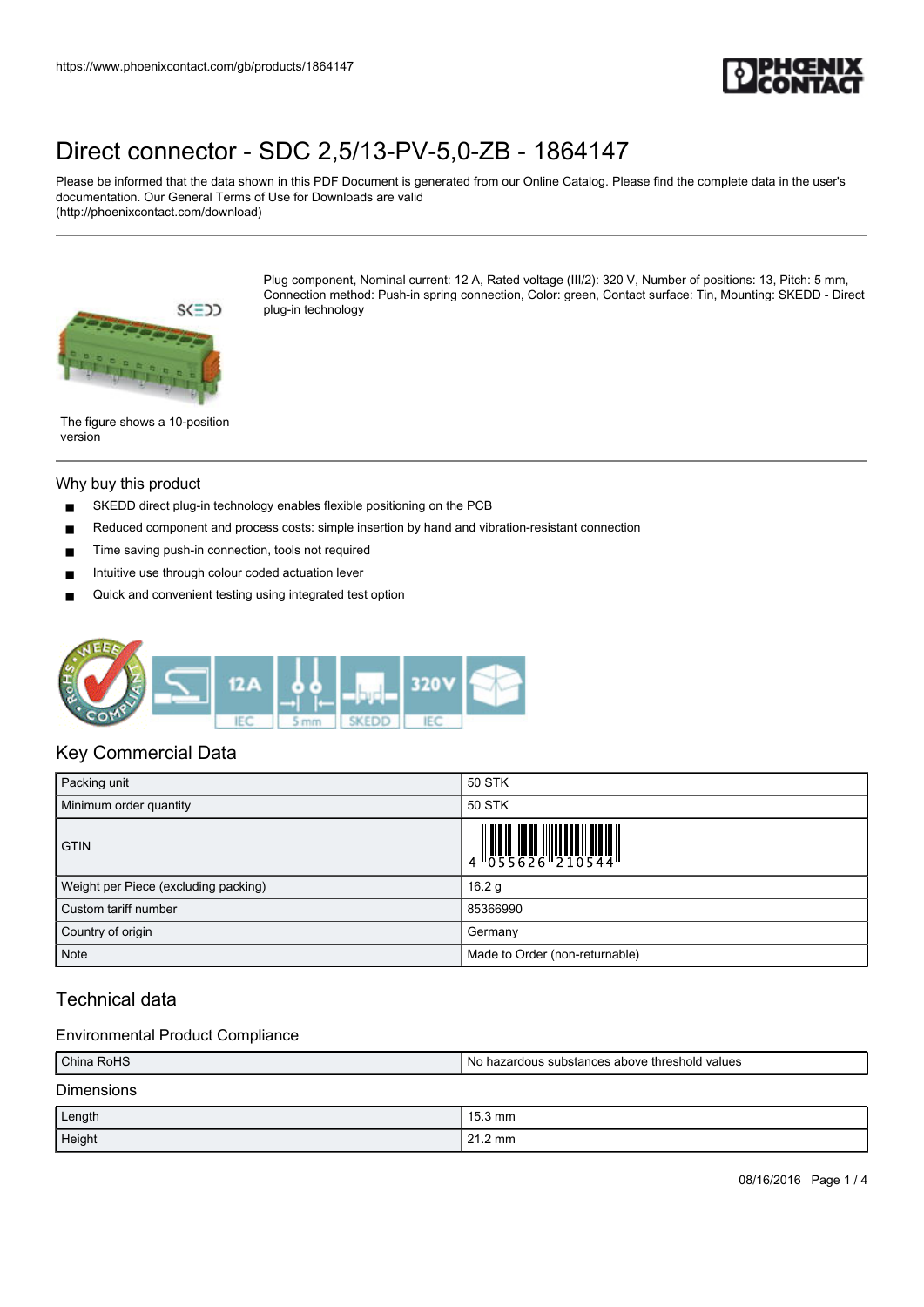

### Technical data

### Dimensions

| Width       | 73.18 mm |
|-------------|----------|
| Pitch       | 5.00 mm  |
| Dimension a | 60 mm    |

### General

| Range of articles                | SDC 2.5/-PV               |
|----------------------------------|---------------------------|
| Number of positions              | 13                        |
| Connection method                | Push-in spring connection |
| Rated surge voltage (III/3)      | 4 <sub>kV</sub>           |
| Rated surge voltage (III/2)      | 4 kV                      |
| Rated surge voltage (II/2)       | 4 kV                      |
| Rated voltage (III/3)            | 200 V                     |
| Rated voltage (III/2)            | 320 V                     |
| Rated voltage (II/2)             | 320 V                     |
| Connection in acc. with standard | EN-VDE                    |
| Nominal current $I_N$            | 12A                       |
| Nominal cross section            | $2.5$ mm <sup>2</sup>     |
| Stripping length                 | $10 \text{ mm}$           |

### Connection data

| Conductor cross section solid min.                                         | $0.2$ mm <sup>2</sup>  |  |
|----------------------------------------------------------------------------|------------------------|--|
| Conductor cross section solid max.                                         | $2.5$ mm <sup>2</sup>  |  |
| Conductor cross section flexible min.                                      | $0.2$ mm <sup>2</sup>  |  |
| Conductor cross section flexible max.                                      | $2.5$ mm <sup>2</sup>  |  |
| Conductor cross section flexible, with ferrule without plastic sleeve min. | $0.25$ mm <sup>2</sup> |  |
| Conductor cross section flexible, with ferrule without plastic sleeve max. | $2.5$ mm <sup>2</sup>  |  |
| Conductor cross section flexible, with ferrule with plastic sleeve min.    | $0.25$ mm <sup>2</sup> |  |
| Conductor cross section flexible, with ferrule with plastic sleeve max.    | $2.5$ mm <sup>2</sup>  |  |
| Conductor cross section AWG min.                                           | 24                     |  |
| Conductor cross section AWG max.                                           | 12                     |  |
| <b>Standards and Regulations</b>                                           |                        |  |

| Connection in<br>with<br>standard<br>in acc. | - Ni-<br>-- |
|----------------------------------------------|-------------|
|----------------------------------------------|-------------|

# Drawings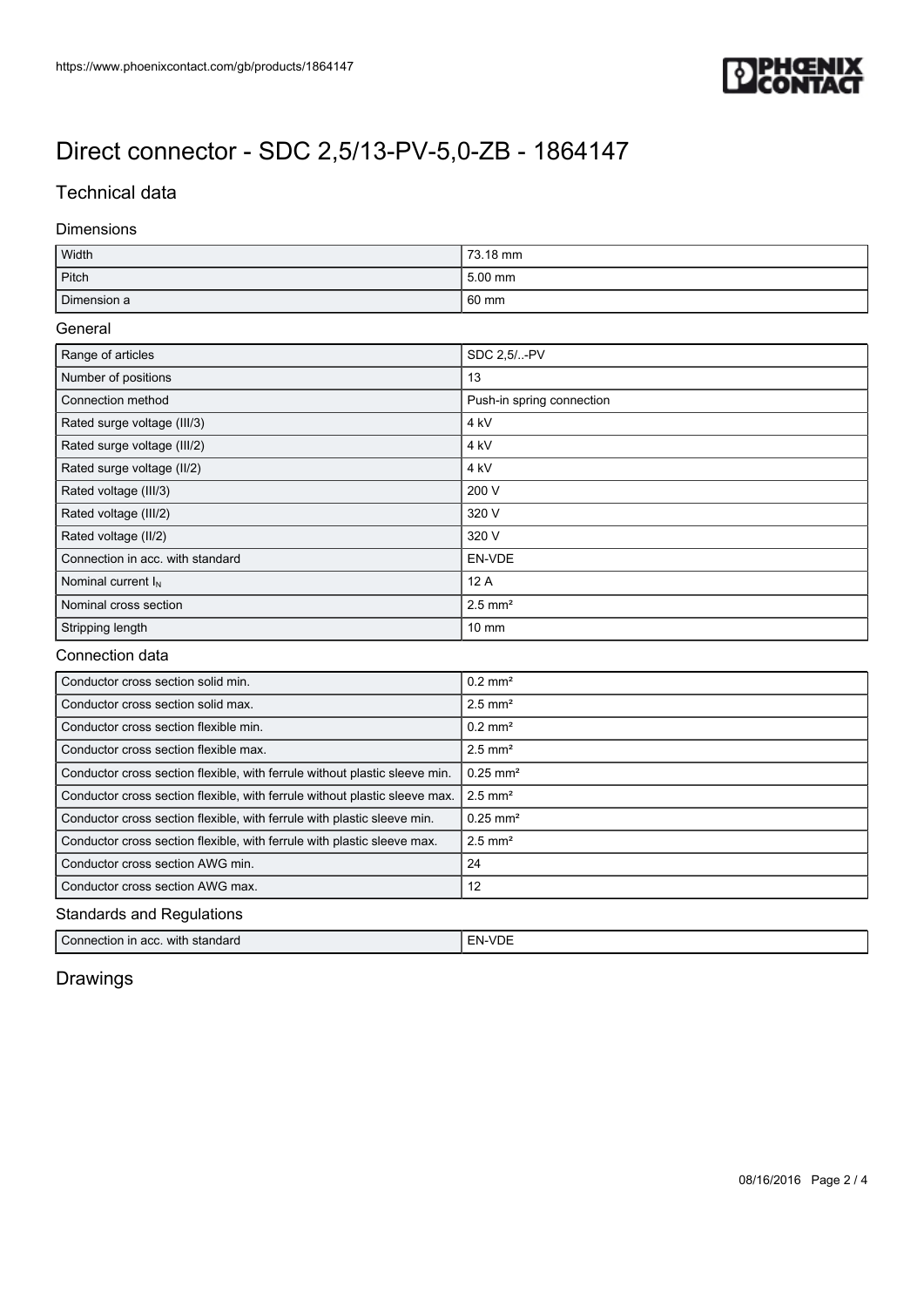

# Drilling diagram



Dimensional drawing



Size of the PCB: 1.6 mm

### **Classifications**

### eCl@ss

| eCl@ss 5.1 | 27261101 |
|------------|----------|
| eCl@ss 8.0 | 27440401 |
| eCl@ss 9.0 | 27440401 |

### ETIM

| ETIM 5.0 | . .<br>. |
|----------|----------|
|          |          |

# Approvals

Approvals

#### Approvals

VDE approval of drawings / cULus Recognized / IECEE CB Scheme

### Ex Approvals

#### Approvals submitted

### Approval details

| VDE approval of drawings   |             |
|----------------------------|-------------|
|                            |             |
| mm <sup>2</sup> /AWG/kcmil | $0.2 - 2.5$ |
| Nominal current IN         | 12A         |
| Nominal voltage UN         | 320 V       |